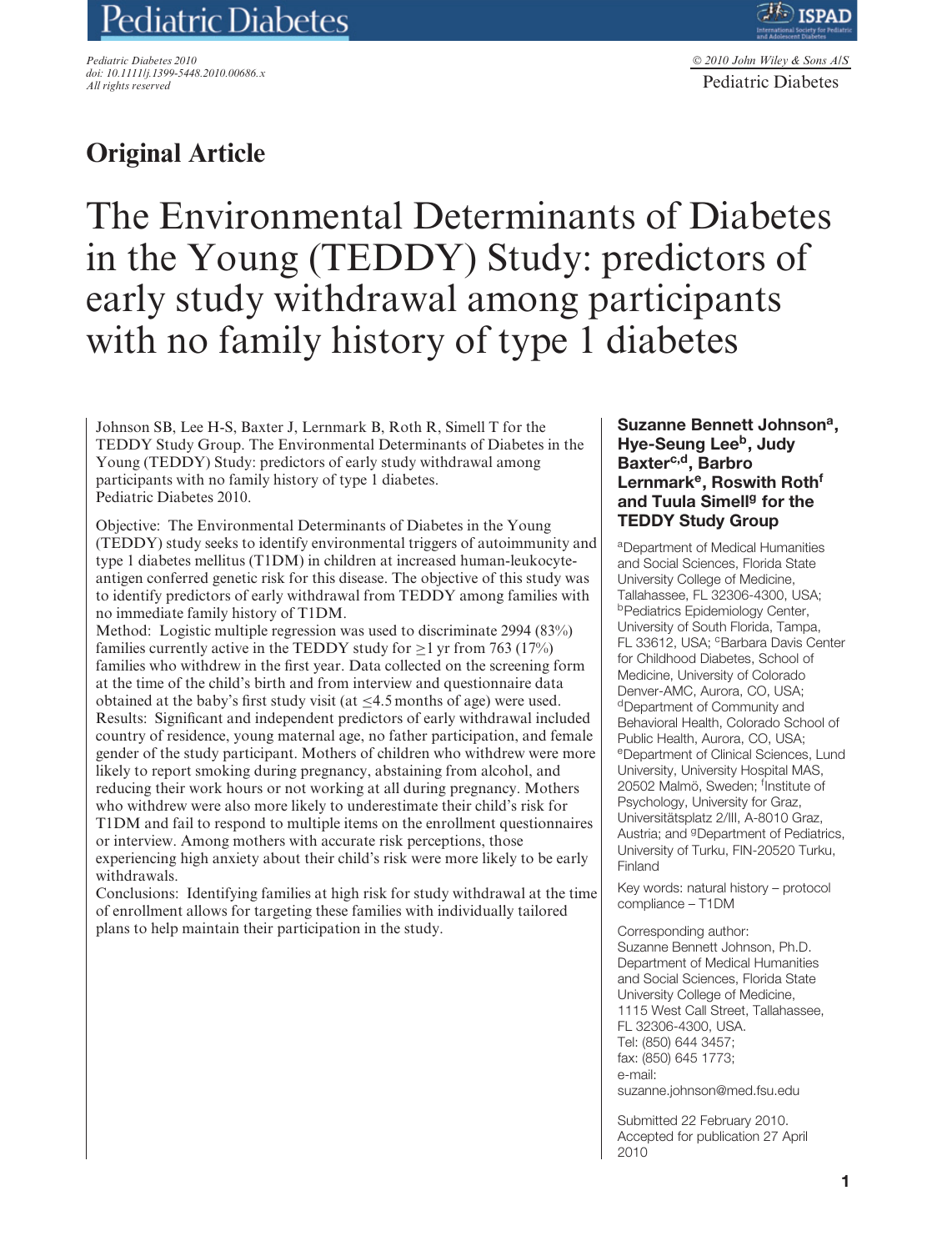#### **Johnson et al.**

The Environmental Determinants of Diabetes in the Young (TEDDY) is a multicenter, multinational epidemiological natural history study initiated by the National Institutes of Health to identify environmental exposures associated with autoimmunity and type 1 diabetes mellitus (T1DM) onset in children at increased human leukocyte antigen (HLA)-conferred genetic risk for this disease (1). The specific HLA genotypes required for study inclusion have been described previously (1). Newborn screening began in September of 2004 and at the time of this data analysis (31 May 2009), over 340 000 newborns had been screened to identify 16 435 HLA eligible infants; 6734 (41%) of these infants had joined the study. Most of these infants (89%) came from the general population, with no first degree T1DM relative.

Study demands on TEDDY families are considerable and include blood draws, stool sample collections, diet records, interviews, and questionnaires. The participating infants are examined every 3 months until 4 yr of age and every 6 months thereafter. As TEDDY participation is both time-consuming and expensive for the families, the investigators, and the funders, any loss of these valuable participants diminishes the power of the study to meet its objectives.

In this report, we describe family characteristics identified at study inception that predicted study withdrawal among general population families during the first year of the TEDDY study. This information may guide future efforts to retain families in studies like TEDDY and should prove useful in the design of future natural history epidemiological studies with pediatric populations.

# **Methods**

#### The TEDDY study

TEDDY is a natural history study that seeks to identify the environmental triggers of autoimmunity and T1DM onset in genetically at-risk children identified at three centers in the USA (Colorado, Washington, and Georgia/Florida) and three centers in Europe (Finland, Germany, and Sweden). Infants from the general population, as well as infants who have first degree relatives (FDRs) with T1DM, are screened for genetic risk at birth using HLA genotyping. Parents with infants at increased genetic risk for T1DM are invited to participate in TEDDY. Parents are fully informed of the child's increased genetic risk and the protocol requirements of the TEDDY study, including the requirement that eligible infants must join TEDDY before the infant is 4.5 months of age. The TEDDY protocol is demanding with study visits for blood draws and other data and sample collection scheduled every 3 months during the first 4 yr of the child's life. Parents are also asked to keep detailed records of the child's diet, illnesses, life stresses, and other environmental exposures.

# Study sample

This analysis focused on two groups of families from the general population: those active in TEDDY for  $>1$  yr, with the participant's most recent study visit occurring within the last 6 months (actives,  $n = 2994$ ) and those who enrolled in TEDDY >1 yr ago but who withdrew from TEDDY during the first year (withdrawals,  $n = 763$ ). Infants with a T1DM FDR were excluded from this analysis because study withdrawal among this population is rare. To date, only 47 (9%) of enrolled infants with a TIDM FDR have withdrawn during the first year and 94% of all first year withdrawals have come from the general population.

# Predictors of early withdrawal

Possible predictors of early withdrawal among general population families were selected from data collected on the screening form at the time of the child's birth and from interview and questionnaire data collected at the baby's first TEDDY visit, which occurred when the child was ≤4*.*5 months of age. The predictor variables included: demographic characteristics – TEDDY country (Finland, Germany, Sweden, USA); mother's age (in years); child's gender; maternal health during pregnancy – number of illnesses, gestational diabetes or type 2 diabetes (yes/no); mother's lifestyle behaviors during pregnancy – smoked at any time during pregnancy (yes/no), alcohol consumption (no alcohol, 1–2 times per month,  $\geq$ 3 times per month during each trimester), employment status (worked during all three trimesters/did not work at all or reduced work hours); baby's health status – birth complications (yes/no), health problems since birth (yes/no), hospitalizations after birth (yes/no); number of stressful life events during and after pregnancy; mother's emotional status including worry and sadness during pregnancy (rated on 5 point scales), anxiety about the child's risk of developing diabetes measured by a six-item scale adapted from the state component of the State-Trait Anxiety Inventory  $(2-4)$ ; the accuracy of the mother's perception of the child's risk for developing diabetes (accurate: indicating the child's T1DM risk was higher or much higher than other children's T1DM risk; inaccurate: indicating the child's T1DM risk was the same, somewhat lower or much lower than other children's T1DM risk); and whether the child's father completed the initial study questionnaire (yes/no).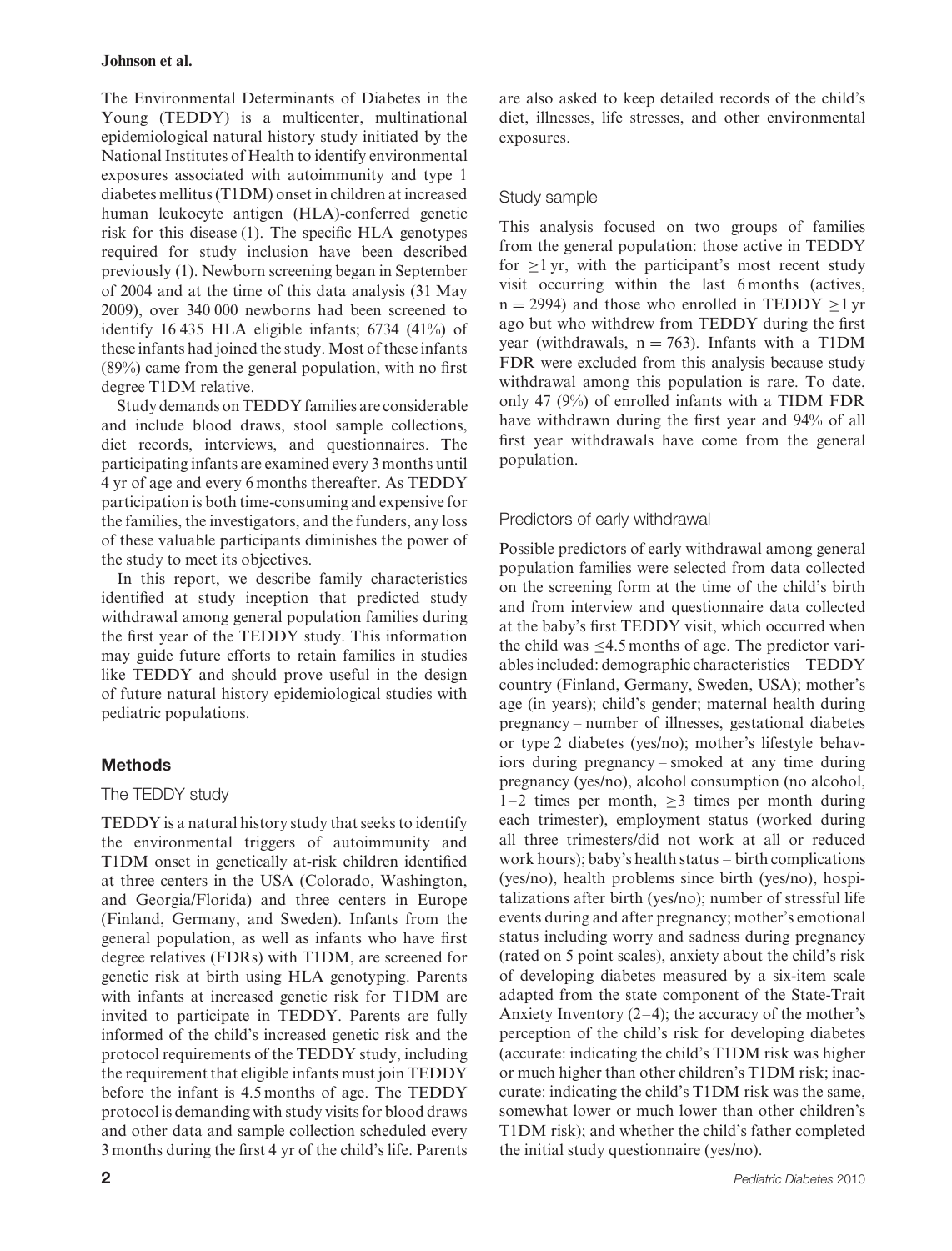Data analysis

Hierarchical multiple logistic regression was used to identify significant predictors of early withdrawal from TEDDY. Variables were entered in blocks in the following order: demographic variables (country of residence, child's gender, mother's age); pregnancy/birth variables (maternal diabetes, illness in mother or child, birth complications, maternal smoking; maternal drinking; maternal employment outside the home, maternal worry or sadness during pregnancy, number of stressful life events occurring during pregnancy or after the child's birth); father's participation in TEDDY defined by father's completion of a brief questionnaire; and mother's reactions to the baby's increased T1DM risk (anxiety and accuracy of mother's perception of the child's T1DM risk). Nine percentage of the study sample  $(N = 326)$  had missing data on one or more variables. The withdrawal rate for participants with complete data (19%) was substantially lower than the withdrawal rate among those with some missing data (35%). Consequently, the analysis was first completed for those with no missing data and then rerun for the full sample using multiple imputation to generate appropriate parameter estimates for missing data using the Proc MI and Proc MIANALYZE procedures available from sas 9.1 (5).

#### **Results**

Table 1 provides the results of the final logistic regression model for the sample of 3431 TEDDY participants with no missing data. The model was highly significant ( $\chi^2 = 264.87$ , df = 12, p < 0.0001) and accurately placed 81.6% of the sample into their respective group (actives vs. withdrawals). The data in Table 1 also provide the final logistic regression model for the total sample, with multiple imputation methods used to replace missing data. Because the early withdrawal rate was higher among participants with missing data, we added a variable to the imputed model, more than one missing data point (yes/no). The presence of more than one missing data points predicted early dropout over and above all other variables in the model. The descriptive information for each of the significant predictors is provided in Table 2.

Demographic predictors of early withdrawal included country of residence and maternal age. Both Finland (16%) and Sweden (18%) had lower early withdrawal rates than the US and Germany (25%). On average, mothers who withdrew early were more than 2 yr younger than those who remained active in TEDDY. Child's gender approached statistical significance in the model with no missing data and

was significant in the imputed model. Families with at-risk female infants (22%) were more likely to withdraw compared to families with at-risk male infants (19%).

Maternal lifestyle behaviors during pregnancy – smoking, drinking, and working outside the home – also predicted early withdrawal. Only 13% of the mothers stated they smoked during pregnancy but these women were more likely to withdraw from TEDDY in the first year (37% of the smokers withdrew compared to 16% of non-smokers). Most of the mothers stated they did not drink alcohol at all during pregnancy and the number of mothers reporting total abstinence increased from the first trimester (73%) to the second (83%) and third trimesters (82%); however, never drinking was actually associated with higher withdrawal rates. For the purposes of statistical modeling, we chose maternal alcohol consumption during the third trimester because some mothers may not have known they were pregnant in the first trimester. Mothers who reported never drinking during their third trimester were more likely to withdraw during the first year of TEDDY (21%) than those who reported having an occasional drink (13%). Approximately, half of the mothers reported reducing their work hours, quitting work, or never working outside home during their pregnancy. Reducing work hours, quitting or not working at all during pregnancy was associated with higher withdrawal rates (23% compared to 15% for mothers who worked throughout their pregnancy).

Dad participation in TEDDY was high, with the majority (92%) of the fathers completing a study questionnaire at the time the family joined the study. However, 43% of the families with no dad participation withdrew from the study in the first year compared to 18% of the families with dads completing the study questionnaire.

Maternal reaction to the news of her infant's increased T1DM risk was also a predictor of early withdrawal. More than 40% of the mothers underestimated their infants' T1DM risk; these mothers were more likely to withdraw (23%) compared to mothers with accurate perceptions of their child's T1DM risk (16%). Among mothers with accurate T1DM risk perceptions, those who were more anxious about the child's risk for developing T1DM, were more likely to withdraw.

Although 91% of the participants had complete data for analysis, 58% of those with more than one missing data points at study inception withdrew from the study in the first year, whereas only 19% of those with one or no missing data points withdrew from the study in the first year.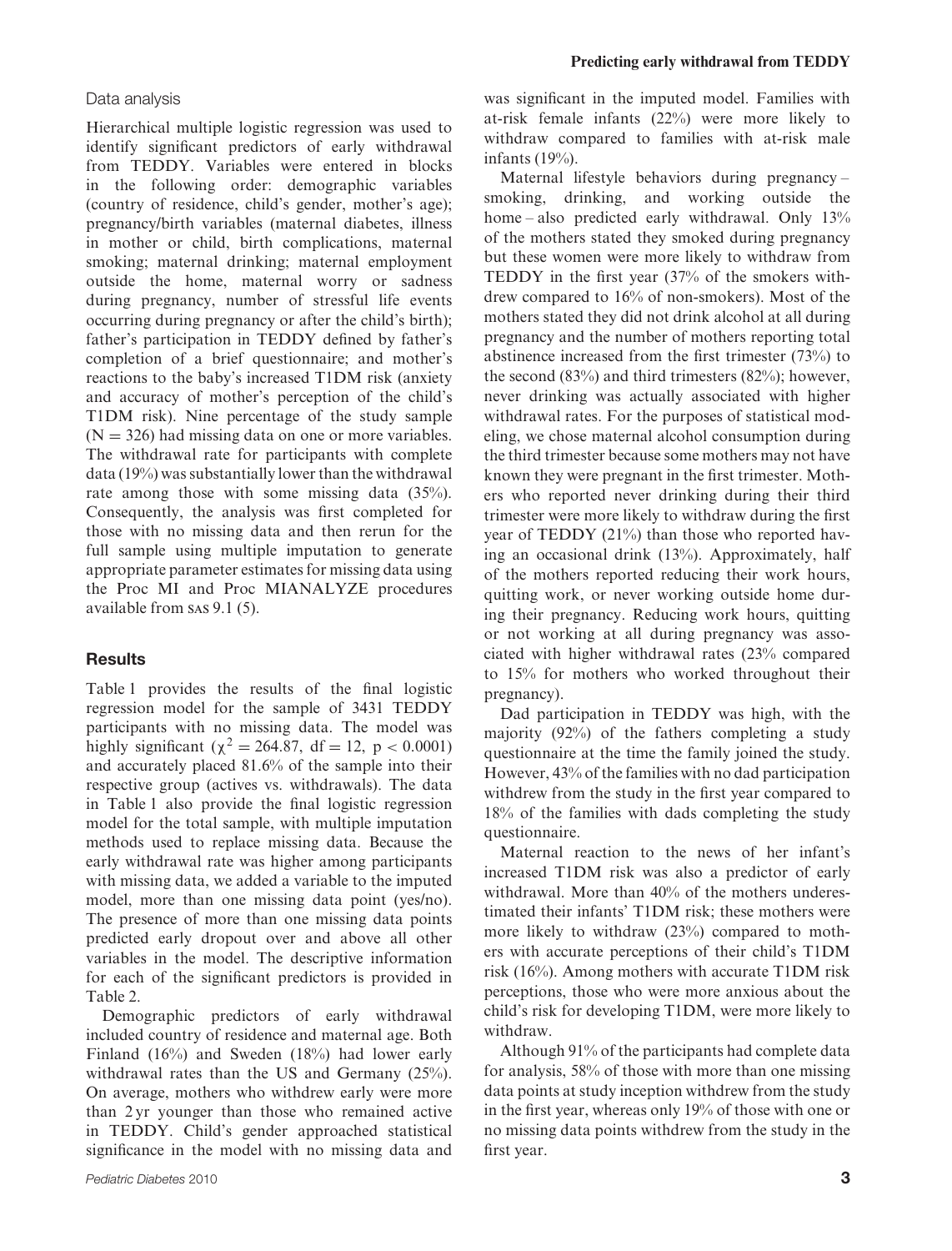#### **Johnson et al.**

|                                                                  |                              | Sample with no missing data ( $N = 3431$ ) |                         |                         |                         | Sample with missing<br>data imputed ( $N = 3757$ ) |                         |                               |                         |                          |
|------------------------------------------------------------------|------------------------------|--------------------------------------------|-------------------------|-------------------------|-------------------------|----------------------------------------------------|-------------------------|-------------------------------|-------------------------|--------------------------|
|                                                                  |                              |                                            |                         |                         |                         | 95%<br>confidence                                  |                         |                               |                         |                          |
| Predictor variable                                               |                              | β                                          | <b>SE</b>               | p-Value                 | 0R                      | interval                                           |                         | β                             | <b>SE</b>               | p-Value                  |
| Intercept                                                        |                              | 1.126                                      | 0.424                   | 0.008                   |                         |                                                    |                         | 0.982                         | 0.400                   | 0.014                    |
| Country                                                          | <b>USA</b>                   |                                            | Ref                     |                         |                         | Ref                                                |                         |                               |                         |                          |
|                                                                  | Finland<br>Germany<br>Sweden | $-0.420$<br>0.278<br>$-0.342$              | 0.130<br>0.222<br>0.110 | 0.001<br>0.211<br>0.002 | 0.657<br>1.321<br>0.711 | 0.509<br>0.854<br>0.572                            | 0.848<br>2.042<br>0.882 | $-0.431$<br>0.154<br>$-0.346$ | 0.123<br>0.218<br>0.104 | 0.0004<br>0.481<br>0.002 |
| Child sex female                                                 | No                           |                                            | Ref                     |                         |                         |                                                    |                         |                               |                         |                          |
|                                                                  | Yes                          | 0.160                                      | 0.092                   | 0.081                   | 2.316                   | 1.840                                              | 2.915                   | 0.217                         | 0.086                   | 0.012                    |
| Maternal age (yr)                                                |                              | $-0.058$                                   | 0.009                   | < 0.0001                | 0.944                   | 0.927                                              | 0.961                   | $-0.053$                      | 0.009                   | < 0.0001                 |
| Maternal lifestyle behaviors during pregnancy                    |                              |                                            |                         |                         |                         |                                                    |                         |                               |                         |                          |
| Smoked                                                           | No                           |                                            |                         | Ref                     |                         |                                                    |                         |                               | Ref                     |                          |
|                                                                  | Yes                          | 0.841                                      | 0.117                   | < 0.0001                | 2.318                   | 1.841                                              | 2.918                   | 0.803                         | 0.117                   | < 0.0001                 |
| Alcohol consumption<br>in last trimester                         | None                         |                                            | Ref                     |                         |                         |                                                    |                         |                               |                         |                          |
|                                                                  | $1-2$ times<br>per month     | $-0.343$                                   | 0.148                   | 0.020                   | 0.709                   | 0.531                                              |                         | $0.948 - 0.280$               | 0.140                   | 0.045                    |
|                                                                  | $>$ 2 times<br>per month     | $-0.424$                                   | 0.319                   | 0.183                   | 0.654                   | 0.350                                              |                         | $1.222 - 0.401$               | 0.299                   | 0.180                    |
| Worked all trimesters                                            | No                           |                                            | Ref                     |                         |                         | Ref                                                |                         |                               |                         |                          |
|                                                                  | Yes                          | $-0.396$                                   | 0.095                   | < 0.0001                | 0.673                   | 0.559                                              |                         | $0.811 - 0.364$               | 0.090                   | < 0.0001                 |
| Dad participation                                                | <b>No</b>                    |                                            | Ref                     |                         |                         |                                                    | Ref                     |                               |                         |                          |
|                                                                  | Yes                          | $-0.569$                                   | 0.162                   | 0.0005                  | 0.566                   | 0.412                                              |                         | $0.778 - 0.608$               | 0.146                   | < 0.0001                 |
| Risk perception                                                  | Underestimate                |                                            | Ref                     |                         |                         | Ref                                                |                         |                               |                         |                          |
|                                                                  | Accurate                     | $-1.257$                                   | 0.375                   | 0.0008                  | 0.284                   | 0.137                                              | 0.593                   | $-1.032$                      | 0.354                   | 0.004                    |
| State Anxiety Inventory score                                    |                              | 0.001                                      | 0.006                   | 0.835                   | 1.001                   | 0.989                                              | 1.014                   | 0.001                         | 0.006                   | 0.825                    |
| <b>State Anxiety Inventory</b><br>score $\times$ risk perception |                              | 0.023                                      | 0.009                   | 0.011                   | 1.023                   | 1.005                                              | 1.041                   | 0.018                         | 0.009                   | 0.039                    |
| >1 missing data points                                           |                              |                                            |                         |                         |                         |                                                    |                         | 1.321                         | 0.464                   | 0.007                    |
|                                                                  |                              |                                            |                         |                         |                         |                                                    |                         |                               |                         |                          |

| Table 1. Logistic regression results for the sample with no missing data and the total sample with missing data imputed |  |  |  |  |
|-------------------------------------------------------------------------------------------------------------------------|--|--|--|--|
|-------------------------------------------------------------------------------------------------------------------------|--|--|--|--|

Significant predictors of study withdrawal in the first year after enrollment in the TEDDY general population.

### **Discussion**

We found that demographic, behavioral, and psychological characteristics of general population families, assessed at the time the family joined TEDDY, predicted study withdrawal within 1 yr. Families from Finland and Sweden were significantly less likely to withdraw than families from the USA and Germany. As, Finland and Sweden have the highest incidence of T1DM in the world (6), perhaps general population families in these countries are more aware of the disorder and as a consequence, more likely to continue participation. Or, there may be other cultural differences that better promote participation in research in these two countries.

Our finding that younger maternal age was associated with greater likelihood of withdrawal, is consistent with reports by a number of other investigators  $(7-9)$ , suggesting this is a stable finding in longitudinal studies with pediatric populations. The mechanism underlying this effect remains unknown. Younger mothers may be less financial stable and therefore more prone to moving or may be less psychologically mature, making the demands of the study more difficult for them.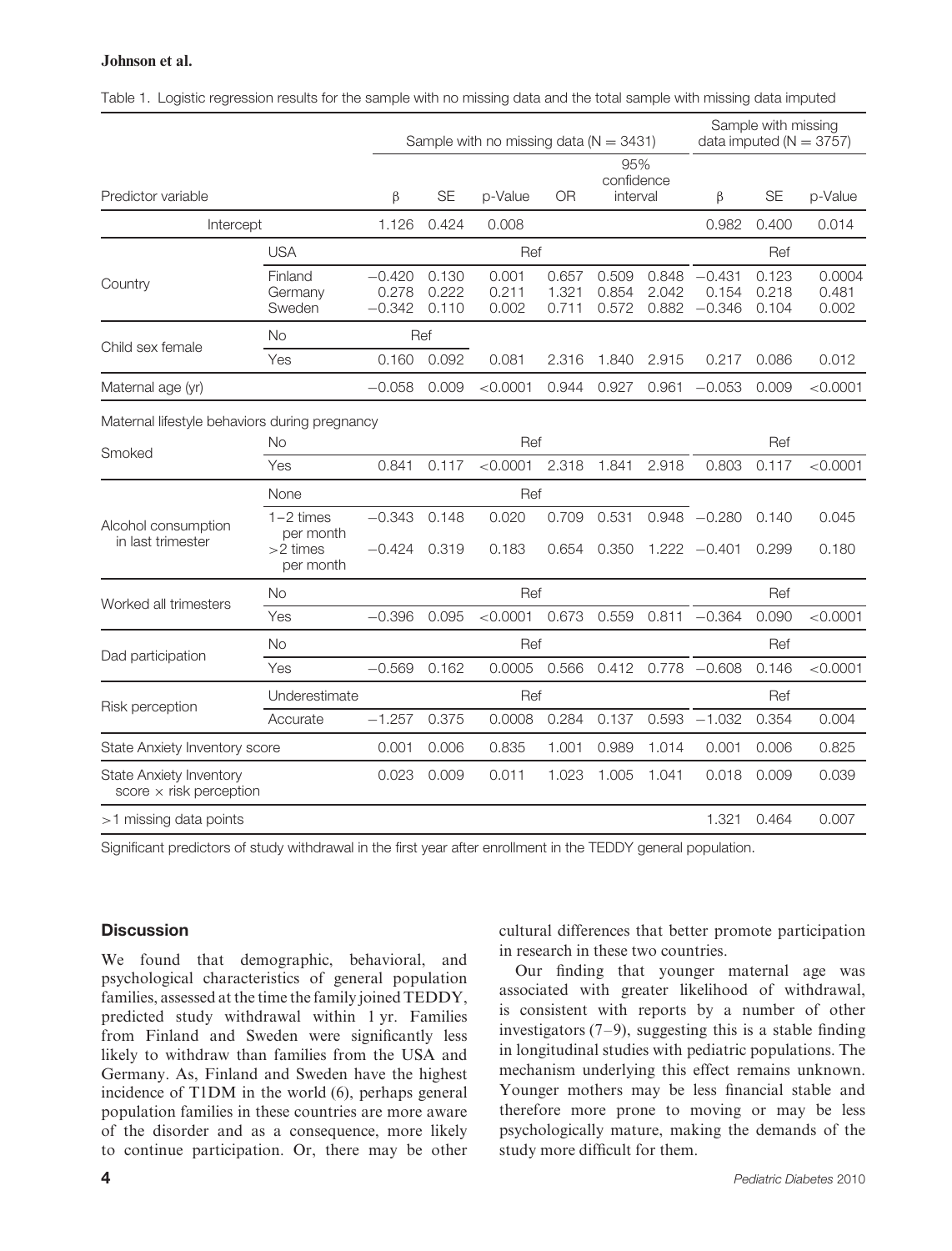#### **Predicting early withdrawal from TEDDY**

Table 2. Characteristics of TEDDY general population families associated with study withdrawal in the first year after enrollment

| Characteristic                                    | Actives ( $n = 2994$ ) | Withdrawals ( $n = 763$ ) | Total sample ( $n = 3757$ ) |
|---------------------------------------------------|------------------------|---------------------------|-----------------------------|
| Country                                           | N(%                    | N(%)                      | N                           |
| Finland                                           | 747 (84)               | 140 (16)                  | 887                         |
| Germany                                           | 106 (75)               | 36 (25)                   | 142                         |
| Sweden                                            | 1052 (82)              | 231 (18)                  | 1283                        |
| <b>USA</b>                                        | 1089 (75)              | 356 (25)                  | 1445                        |
| Child sex                                         | N(% )                  | N(%                       | N                           |
| Male                                              | 1538 (81)              | 352 (19)                  | 1890                        |
| Female                                            | 1456 (78)              | 411 (22)                  | 1867                        |
| Maternal age (yr)                                 | M (SD)                 | M(SD)                     | M (SD)                      |
|                                                   | 30.8(5.0)              | 28.5(5.7)                 | 30.4(5.2)                   |
| Maternal lifestyle behaviors during pregnancy     |                        |                           |                             |
| Smoking                                           | N(% )                  | N(% )                     | N                           |
| Smoked                                            | 296 (63)               | 171 (37)                  | 467                         |
| Did not smoke                                     | 2602 (84)              | 510 (16)                  | 3112                        |
| Data missing                                      | 96 (54)                | 82 (46)                   | 178                         |
| Alcohol consumption at third trimester            | N(% )                  | N(%)                      | N                           |
| Alcohol 1-2 times per month                       | 474 (87)               | 72 (13)                   | 546                         |
| Alcohol $\geq$ 3 times per month                  | 105 (89)               | 13(11)                    | 118                         |
| No alcohol                                        | 2359 (79)              | 609 (21)                  | 2968                        |
| Data missing                                      | 56 (45)                | 69 (55)                   | 125                         |
| <b>Employment status</b>                          | N(% )                  | N(%)                      | N                           |
| Worked all three trimesters                       | 1418 (85)              | 251(15)                   | 1669                        |
| Reduced work, quit, or did not work at all        | 1426 (77)              | 417 (23)                  | 1843                        |
| Data missing                                      | 150 (61)               | 95 (39)                   | 245                         |
| Dad participation in TEDDY                        | N(% )                  | N(%                       | N                           |
| Participated                                      | 2813 (82)              | 624 (18)                  | 3437                        |
| Did not participate                               | 181 (57)               | 139 (43)                  | 320                         |
| Maternal reactions to child's increased TIDM risk |                        |                           |                             |
| Risk perception                                   | N(%)                   | N(%)                      | N                           |
| Accurate                                          | 1809 (84)              | 355 (16)                  | 2164                        |
| Underestimate                                     | 1132 (77)              | 343 (23)                  | 1475                        |
| Data missing                                      | 53 (45)                | 65 (55)                   | 118                         |
| State Anxiety Inventory score                     | M (SD)                 | M (SD)                    | M (SD)                      |
| Total sample                                      | 38.7 (9.7)             | 40.8 (10.6)               | 39.1 (9.9)                  |
| Risk perception: accurate                         | 38.8 (10.2)            | 41.7 (10.4)               | 39.3(9.6)                   |
| Risk perception: underestimate                    | 38.4 (10.2)            | 39.9 (10.8)               | 38.8 (10.4)                 |
|                                                   | N(%)                   | N(% )                     | N                           |
| Data missing                                      | 46 (42)                | 63 (58)                   | 109                         |
| Missing data                                      | N(% )                  | N(%)                      | N                           |
| $\leq$ 1 missing data points                      | 2944 (81)              | 695 (19)                  | 3639                        |
| >1 missing data points                            | 50(42)                 | 68 (58)                   | 118                         |

Maternal lifestyle behaviors during pregnancy predictive of study withdrawal during the first year of TEDDY included smoking, no alcohol consumption, and reducing work hours or not working at all outside of the home. Although only 13% of the mothers reported smoking at all during pregnancy, these mothers were more likely to withdraw. Smoking has been previously associated with study withdrawal (9) and may reflect less health-conscious attitudes that translate into lower commitment to a health monitoring study like TEDDY. As we expected mothers who drank no alcohol during their pregnancy to be more health-conscious, we were surprised that reported total abstinence during the third trimester was associated with increased study withdrawal. It is important to note that frequent drinking during

pregnancy was extremely rare in the population who joined the study. Only 3% of all mothers acknowledged drinking ≥3 times per month during their third trimester and 82% stated they did not drink at all. Nevertheless, mothers who acknowledged having an occasional drink were more likely to remain in TEDDY. We can only speculate as to why this might be the case. Perhaps some women were not truthful in response to this question, selecting the no alcohol response in an effort to look good to the study investigators. If this occurred, these women may have found it difficult to be truthful about some of the more difficult aspects of TEDDY and withdrew from the study instead of admitting their difficulties and discussing them with study personnel. On the contrary, mothers who were comfortable having an occasional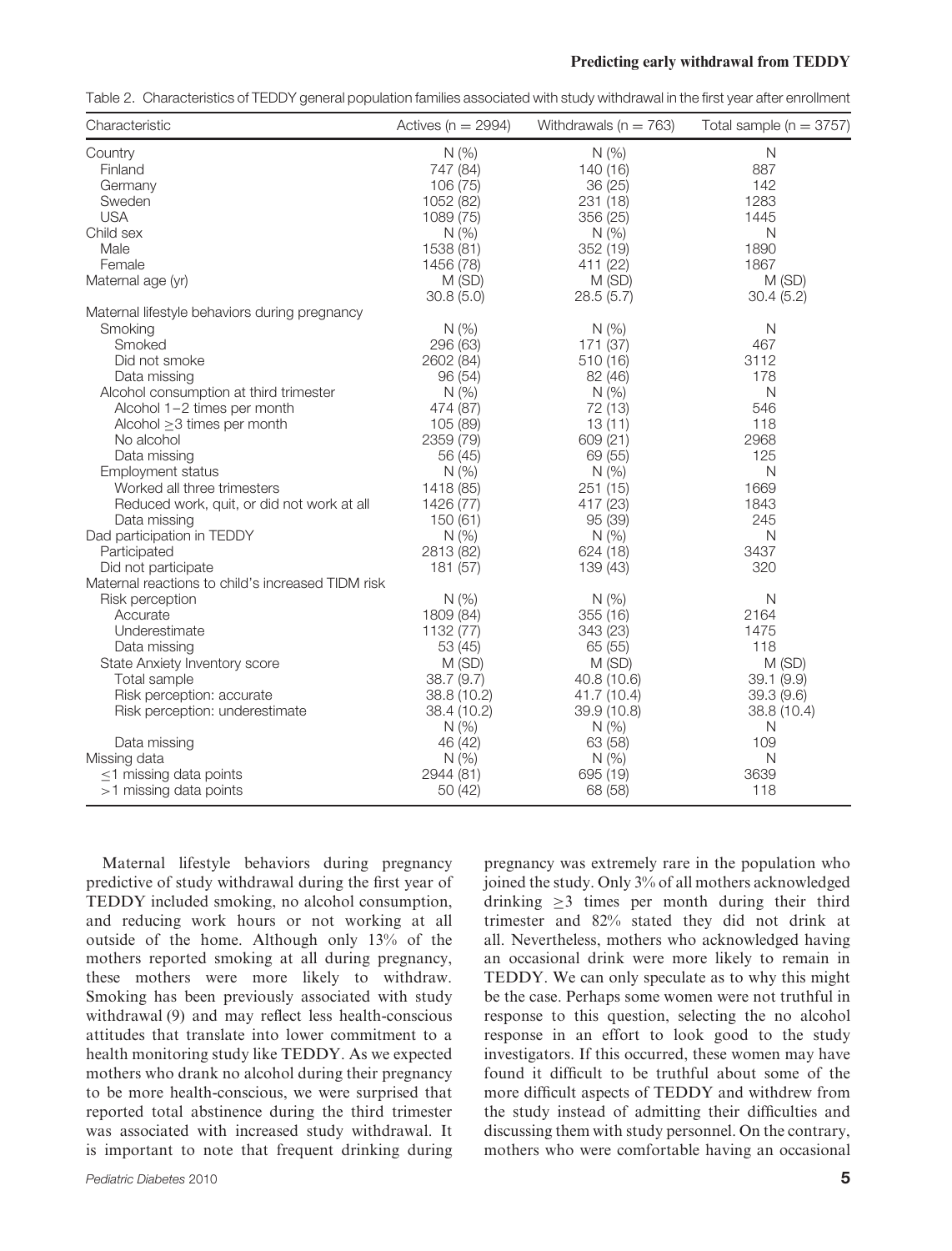#### **Johnson et al.**

drink and admitting it, may cope with the study demands more easily. The reliability of this finding remains to be seen.

About half of our study mothers reduced their work hours, quit work, or did not work outside the home at all during pregnancy and these mothers were more likely to withdraw from TEDDY. A recent longitudinal study of families with a young T1DM child reported similar results (10). However, we did not collect data as to whether mothers' work status during pregnancy was a matter of choice. Some of these mothers may have been unemployed and facing financial distress. Others may have elected not to work during pregnancy and then felt overwhelmed by the demands of a new baby, impeding their ability to take on the extra tasks of the study as well.

We know of no study that has examined father participation as a predictor of study withdrawal in a longitudinal study with a pediatric population. We had a very high rate of father involvement, with 93% of the fathers completing a brief study questionnaire at the time the family joined TEDDY. Study withdrawal was particularly high among families with no father study participation. Completing a brief questionnaire may be a good indicator of father involvement in the family; mothers managing without the support of the child's father may find the study tasks too demanding and withdraw early.

The TEDDY protocol requires professional communication of the child's increased risk for T1DM to the child's parent(s). This is done both orally and in writing. Despite this effort, over 40% of the mothers underestimated their child's T1DM risk when they first joined the study, reporting their child's risk to be 'about the same' or ' somewhat lower' or 'much lower' than other children's risk. Risk underestimation has been reported previously in parents of children at increased genetic risk for T1DM and appears to increase over time (3, 11). In this study, we found it to be predictive of early study withdrawal. Approximately, 23% of the mothers who underestimated their child's T1DM risk withdrew from the study within the first year compared to 16% of the mothers with accurate risk perceptions. Maternal anxiety about the child's T1DM risk was also predictive of study withdrawal but only among mothers with accurate T1DM risk perceptions. Although as a group, mothers with accurate T1DM risk perceptions were more likely to stay in TEDDY, those with very high anxiety scores were more likely to withdraw. For these mothers, study visits may have elicited considerable anxiety as they awaited the outcome of each blood test conducted every 3 months. For these highly anxious mothers who were very much aware of the child's increased T1DM risk, the emotional discomfort associated with the visits may have led to early study withdrawal.

Although only 9% of the participants had missing data on any of the study variables at the study's inception, this group had a higher early withdrawal rate. Among participants with more than one missing data points, 58% withdrew during the first year. The first TEDDY visit includes both a questionnaire for the mother to complete and an interview. Failure to complete these tasks appears to be one behavioral indicator that the family will have difficulty complying with other study tasks in the year to come.

Child's gender was weakly related to study withdrawal, with female infants (22%) more likely to withdraw than male infants (19%). It is possible that parents are less willing to expose their female children to the frequent blood draws demanded in TEDDY.

Several study variables did not predict early withdrawal: maternal physical and mental health during pregnancy, stressful life events during pregnancy and after the birth of the child, and the baby's health status at birth and during the first few months of life. We suspect that these factors may be a better predictor of enrollment in TEDDY rather than dropout during the first year. We expect that mothers facing significant health problems in themselves or their child or other major life stresses would probably not enroll in TEDDY. Consequently, those who did enroll are likely to have few health problems or major life stresses at the beginning of the TEDDY study. Of course, these variables may prove to be predictors of withdrawal later in TEDDY, rather than at its inception.

In order to minimize demands on study participants, we did not collect parent education, family composition, or family medical history data (other than the presence of a FDR with T1DM) at the consent to screen or the first TEDDY visit. Consequently, we were unable to model these variables as potential predictors of early study withdrawal. This is a study limitation as participant education and ethnic-minority status have been associated with study attrition in prior reports (9, 12). Maternal education in particular could have influenced response rates to the study questionnaires, resulting in more missing data. However, both maternal education and ethnic-minority status are collected at the 9-month TEDDY visit and can be used to predict attrition at later points in the study.

In conclusion, this study's findings have important implications for the TEDDY study and for similar pediatric natural history or intervention investigations initiated shortly after birth. Based on these findings, we have modified the study protocol in an effort to better support those at high risk for early study withdrawal. At study inception, a risk score is calculated for each family by the Data Coordinating Center based on data collected at the first TEDDY visit. Each study site is then informed of any participant with an elevated risk score. Each site develops a plan tailored to the needs of